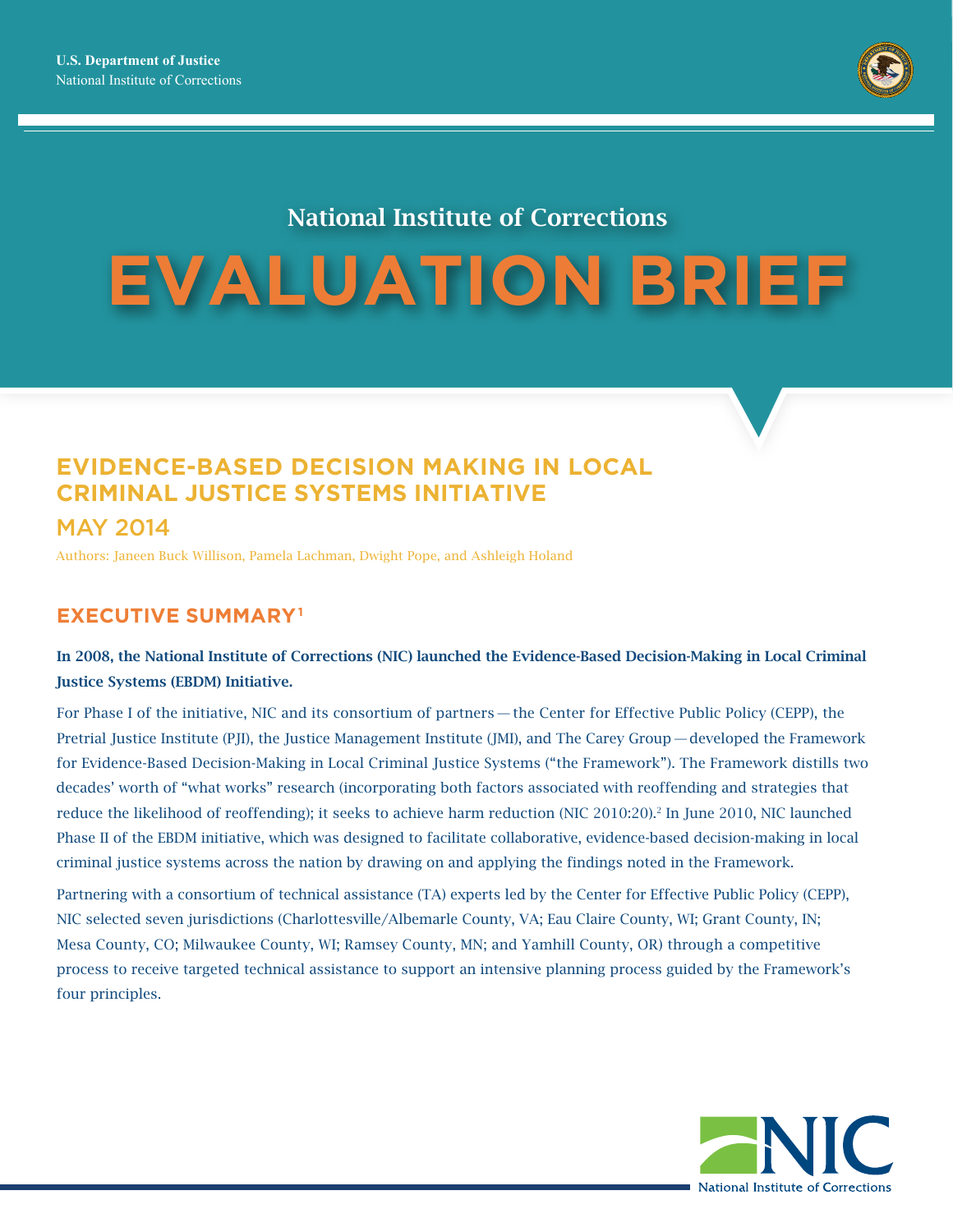*These four principles (NIC 2010: 25-28) are:* 

- 1 The professional judgment of criminal justice system decision-makers in enhanced when informed by evidence-based knowledge;
- 2 Every interaction within the criminal justice system offers an opportunity to contribute to harm reduction;
- 3 Systems achieve better outcomes when they operate collaboratively; and
- 4 The criminal justice system will continually learn and improve when professionals make decisions based on the collection, analysis, and use of data and information.

NIC selected the Urban Institute (UI) in September 2010 to evaluate the Phase II technical assistance, specifically to (1) to assess the quality, relevance, and content of the training and technical assistance provided; and (2) to examine the effect of TA on the sites' implementation readiness — i.e., the "value-added" of technical assistance to this effort. A participatory action research framework guided the evaluation, meaning that the research team worked closely with the sites, the TA providers, and NIC to monitor TA implementation and refine operations based on early and frequent feedback from the evaluation team. The overarching goal of the evaluation was to "tell the story" of EBDM planning efforts in the sites and to identify lessons learned and their implications not only for Phase III implementation but for other jurisdictions seeking to implement the Framework.

The evaluation drew on multiple sources of information including monthly discussions with the Local Initiative Coordinator (LIC) in each community and the TA coordinators to document Phase II progress, milestones, challenges, and lessons learned. UI also reviewed site documents including monthly policy team meeting agenda and notes, team charters, and other materials. Members of the evaluation team visited each EBDM community twice to observe technical assistance and training events and to interview stakeholders who were central to each site's EBDM effort. The purpose of these interviews was to discuss the progress and pace of Phase II planning, the benefits of TA provision, and site satisfaction with it. UI's EBDM stakeholder survey collected input from a broader cross-section of constituents, some less directly involved with the EBDM initiative but for whom EBDM was relevant to their work, regarding the quality and relevance of TA and the benefits (and challenges) of participation in Phase II with respect to collaboration, coordination, informationsharing, knowledge development and transfer, and support for EBDM.

This report describes the EBDM Phase II technical assistance approach and presents findings and themes from the process evaluation and outcome assessment of the technical assistance delivered to the seven sites selected under

Phase II of the EBDM initiative. In doing so, we explore the effect of Phase II technical assistance on the sites' readiness for implementation and examine the broader impacts of Phase II participation for these communities. The report concludes with a discussion of implications and recommendations for future technical assistance efforts, informed by the lessons learned as part of this assessment.

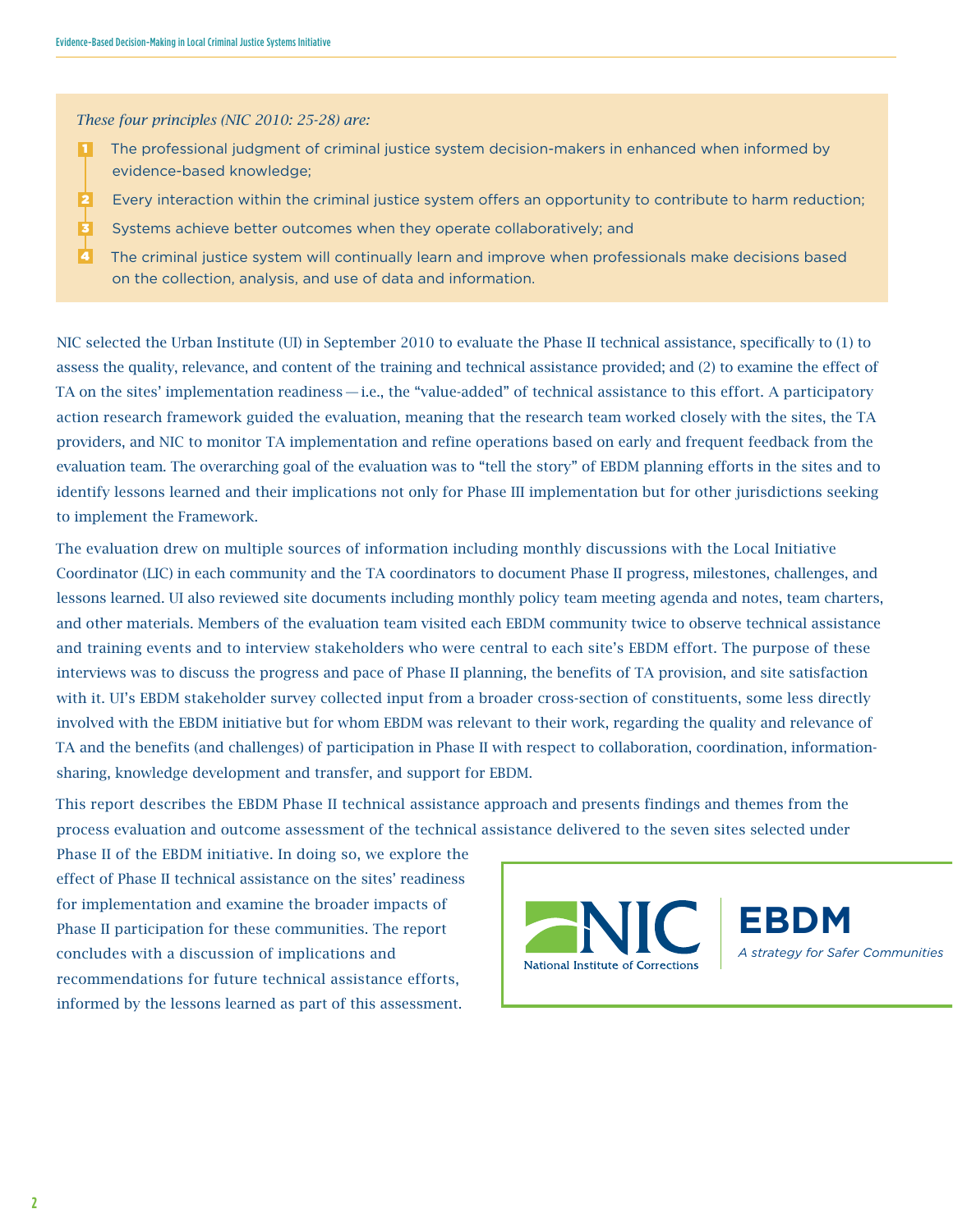## **TA APPROACH AND DELIVERY**

The Phase II technical assistance approach sought to facilitate both the Framework's goals of recidivism reduction and harm reduction. This involved the adoption of well-evaluated principles and practices, while also allowing for some level of adaptation of these principles to other parts of the criminal justice system. While much of the TA approach focused on helping sites identify and prioritize areas of their system that could be improved through the use of evidence-based practices, innovation was encouraged where the research literature was less developed regarding effective recidivism reduction practices for a specific decision-making point in the legal process.

*Phase II TA provision initially followed a general blueprint in each site, focused on building a solid foundation for future work and consisting of five key activities:*

- Monthly facilitation with the TA coordinator; 1
- Mapping the site's local criminal justice system; 2
- Conducting mini-assessments and providing substantive expertise specific to locally-identified priority areas of the site's criminal justice system; 3
- Developing subject-specific materials including various "starter kits" designed to assist sites in their planning efforts; and 4
- **5** Other initiative-wide activities, including monthly cross-site LIC calls and webinars with nationally-recognized subject matter experts.



### **KEY FINDINGS AND OBSERVATIONS**

Evaluation results offer ample evidence that Phase II training and technical assistance enhanced site capacity in critical areas (i.e., strengthened collaboration, increased EBDM and system knowledge, increased support for EBDM principles and practices, identified change targets, and facilitated strategic planning) essential for successful implementation. Furthermore, stakeholders generally rated the TA positively, giving it high marks on relevance, quality, responsiveness, and utility. *Selected observations include:*

- Stakeholders unequivocally identified the TA coordinators as the essential component of Phase II assistance. Simply stated, stakeholders across the seven EBDM sites identified the aid of their respective TA coordinator as the single element that they could not have done without.
- Universally, stakeholders involved in the mapping process identified this effort as one of the most important activities in Phase II; the value of not only having a visual portrait of case flow in the criminal justice system, but also having a better understanding of other agencies' policies and practices made the work in Phase II worthwhile.
- Stakeholders viewed the system-wide "EBDM awareness" training sessions as beneficial to building local expertise and to engaging agency staff from across the criminal justice system. All sites, however, recognized that this training activity had to be one of many efforts to educate staff on EBDM principles and the implementation of changes throughout the criminal justice system.
- Other TA activities, such as logic model development and scorecard development, were more difficult for the sites to engage in; stakeholders reportedly had a harder time seeing how these activities fit into the "big picture" perhaps, in part, because many sites did not engage in these activities until toward the end (April–June) of Phase II. Stakeholders also reported that webinars, while informative, were less helpful in readying the sites for implementation.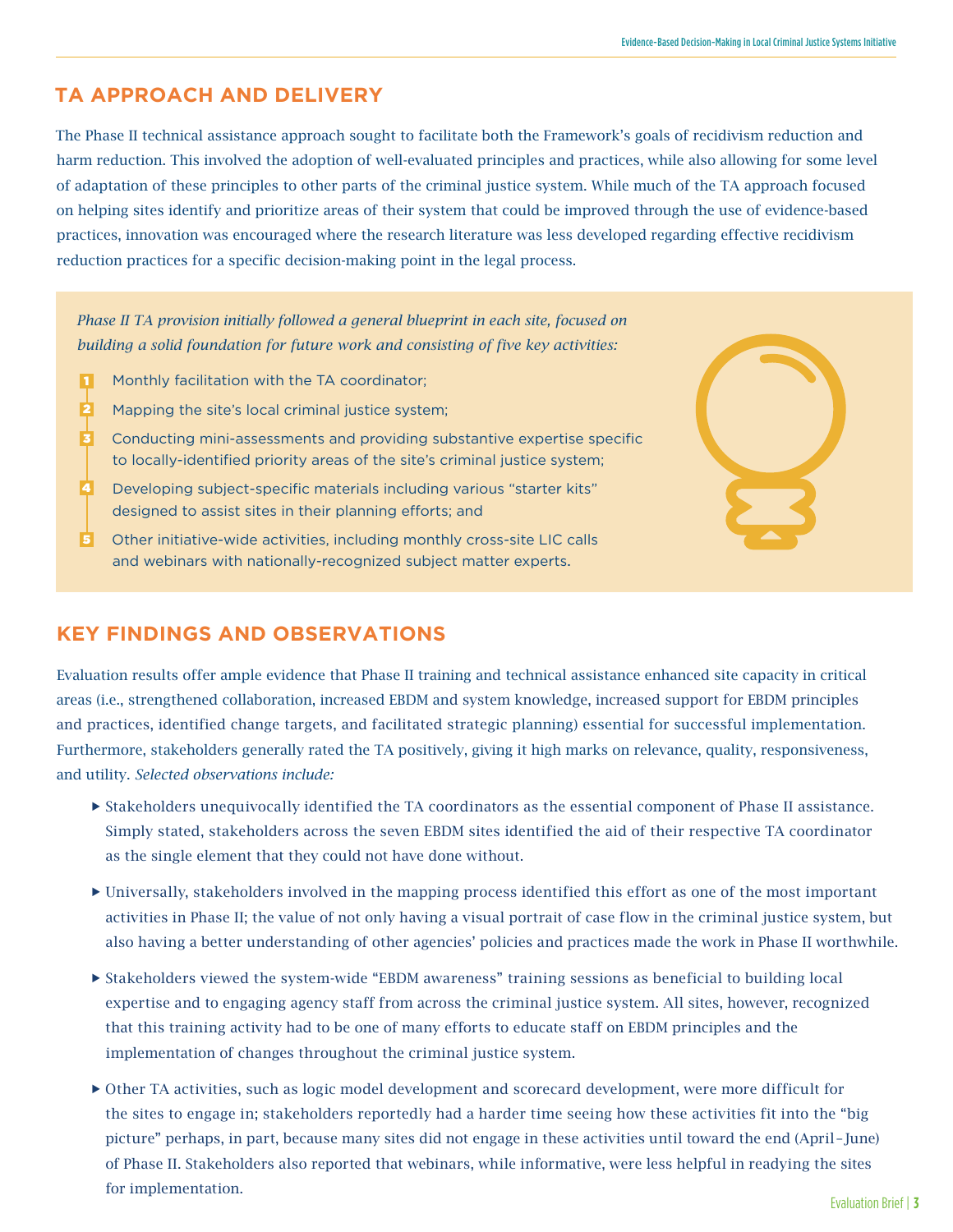$\blacktriangleright$  The sites identified various Phase II components that proved to be challenging, including the truncated timeline and enormous time commitment required of policy team and working group members. Many stakeholders estimated spending the equivalent of one day a week on EBDM in addition to their full time positions.

In addition to soliciting regular input from EBDM participants on Phase II TA activities, the Urban Institute surveyed a broader cross-section of EBDM stakeholders twice during the initiative—once shortly after Phase II TA began and again after Phase II concluded but prior to Phase III site selection. The survey measured stakeholder perceptions regarding the benefits of TA and the initiative, collaboration and coordination, knowledge development, and support for EBDM and EBDM principles. Cross-wave analyses of survey data indicate that all sites registered marked improvement in a number of critical areas including stakeholder engagement, coordination among criminal justice leaders, and support for and knowledge of evidence-based decision-making. Sites' attitudes towards agency collaboration and coordination among criminal justice agencies did not consistently improve, but overall remained positive; many were already quite high at the first survey administration. More stakeholders also identified key pre-implementation activities, including data collection and analysis and community engagement, as current priorities at Wave 2 of the survey. Additionally, all sites reported seeing more benefits from TA and from Phase II participation over the course of the initiative.

During on-site interviews, stakeholders reiterated that the structure of the initiative (both in terms of the LIC and policy team leader positions) was crucial to keeping the team on task and on time, as well as engaging other stakeholder groups in EBDM. Though TA coordinators were helpful in reaching out to reluctant participants, this proved to be particularly challenging for law enforcement and prosecutors. These groups were more skeptical of evidence-based principles, particularly when they thought that the initiative was too focused on offender outcomes and did not emphasize the importance of effectively balancing the interests of the criminal justice system and the community (specifically victims).

While the stakeholders consulted for this evaluation reported a number of benefits from the TA and participation in the initiative, they also identified a number of challenges in the planning phase and identified specific areas for improvement.

**4**

**"During on-site interviews, stakeholders reiterated that the structure of the initiative (both in terms of the LIC and policy team leader positions) was crucial to keeping the team on task and on time..."**

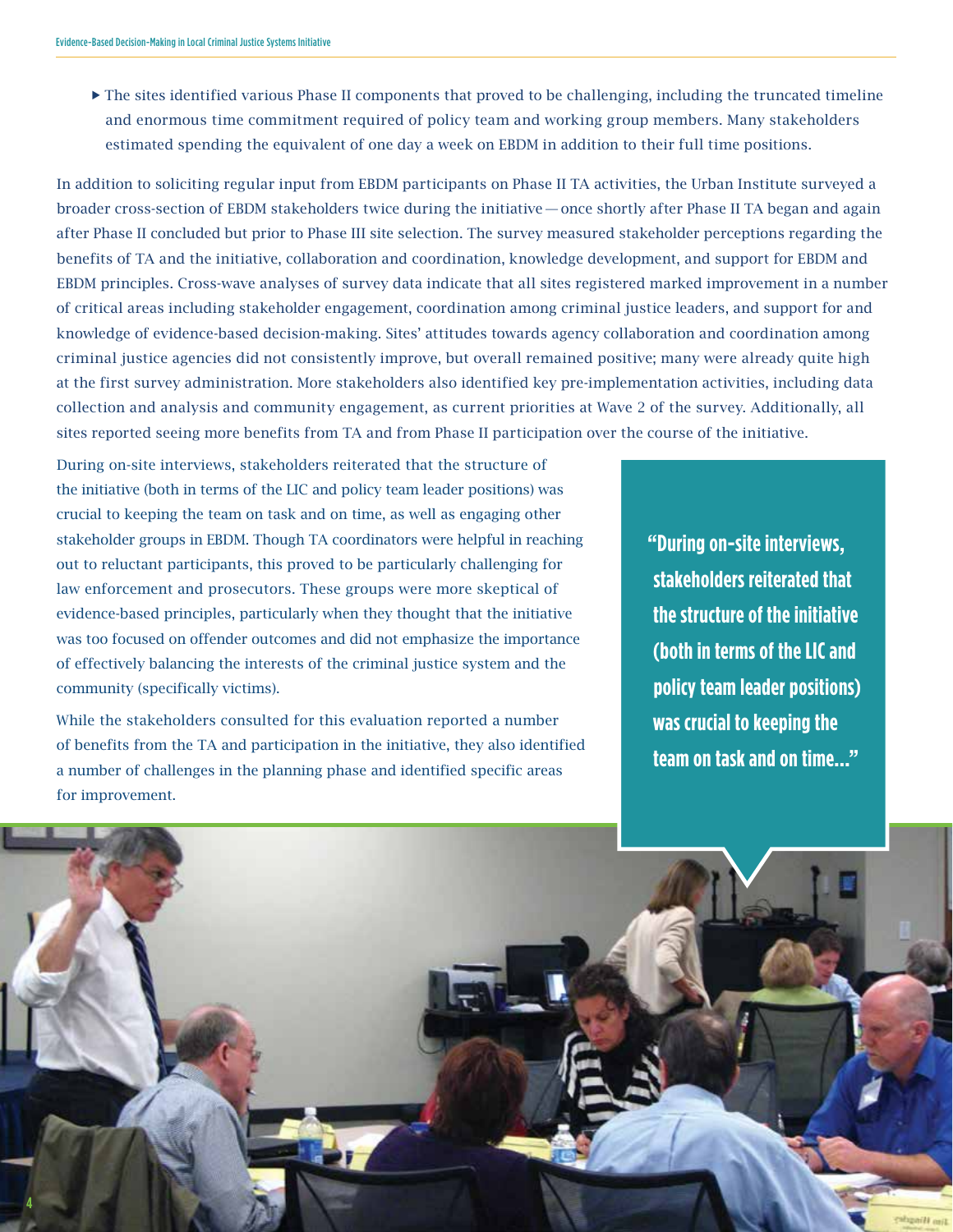*Stakeholder feedback and the results of the survey support the following recommendations for future planning efforts and technical assistance provision:*

- Increase emphasis on data collection and performance measurement in Phase II. Although the sites and TA providers all recognized the importance of data analysis for their EBDM work, relatively little analysis was conducted during Phase II due in part to limited site capacity, resources, and time for analysis.3 They also identified data collection and analysis as a critical gap going forward into implementation: for sites to have set performance measures on their scorecards without having any baseline data was a challenge (and may have led to implementation plans that do not have appropriate outcomes or are not realistic). More emphasis in Phase II on measurement and data collection and analysis would have been beneficial.
- Make research more accessible. TA coordinators went to great lengths to make the research underlying the "evidence-base" available to stakeholders for their review (i.e., TA coordinators provided the sites with research articles and reports, as well as webinars with subject matter experts). While appreciated, some stakeholders found the research literature challenging to digest and recommended that TA providers translate and summarize the research findings into practitioner-friendly language to make it more accessible for those who actively seek out the research, as well as those who would like to but do not have the time to read entire articles or reports.
- **Prioritize agency staff engagement in Phase II.** Each EBDM site made a strategic decision about when and how (at what level) to engage agency staff in Phase II. The decision to engage staff often provoked difficult conversations, yet stakeholders in the sites that chose to engage staff in Phase II indicated that doing so put them in a better position to implement their EBDM plans in Phase III. Conversely, sites that did not engage their agency staff in Phase II reported more concerns about sustainability of the EBDM initiative. This suggests that staff engagement should be emphasized as a component in future planning efforts, as opposed to waiting until implementation. Stakeholders in all sites reported that more EBDM training—both crosssystem and discipline-specific training—would be beneficial in Phase III.



Mapping the site's criminal justice system was a critical first step for all sites in their EBDM work. The centrality of the system mapping exercise to Phase II planning cannot be overstated: It facilitated a common understanding of the site's local criminal justice system among a diverse stakeholder group, raised awareness of the potential gaps in EBP locally, and drew on local data to examine local decision making and policy.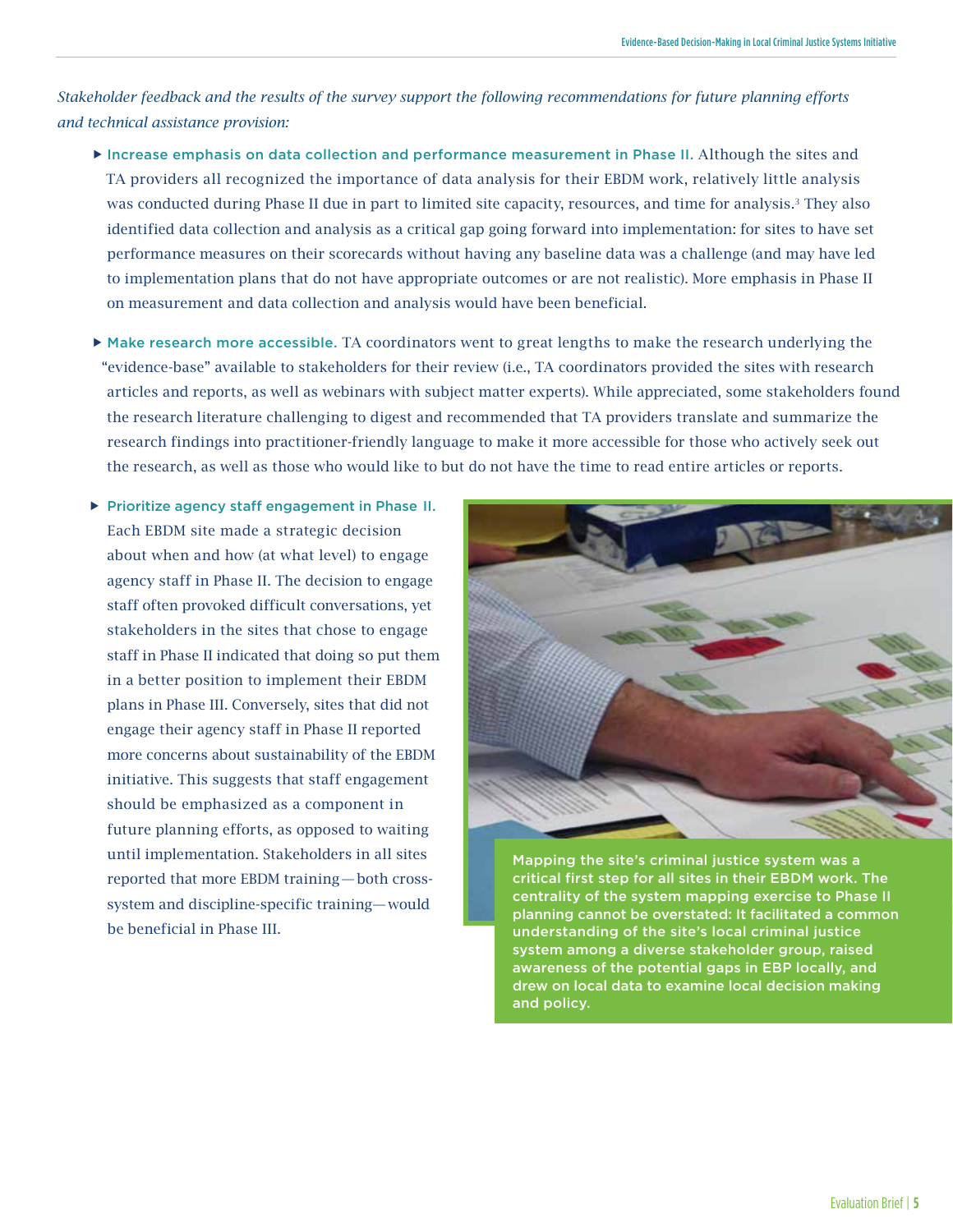statements same mementum Jurist of pick low hunging fruit a get son Kuulb Nothing like success o Important to vet concums about terms a concepts. - Design - culture why<br>attitudes , betermines dills<br>- Implementation support<br>0<sup>11</sup> , cench : 1

 Focus initiative on challenges related to the adversarial nature of the criminal justice system. Many stakeholders reported that the adversarial nature of the criminal justice system (if I win, you lose; if you lose, I win), particularly between prosecutors and defense attorneys, posed challenges in Phase II and would likely continue to do so in Phase III. Whether these groups stay engaged in the initiative and implement their components of the EBDM work plan with fidelity remains to be seen. While this challenge was a reflection of implementing EBDM in the real world criminal justice system, additional TA and education may be necessary to reinforce the potential EBDM "win-win" themes for these stakeholders and the constituencies they serve.



**"TA coordinators maintained close contact with sites' Local Initiative Coordinator and other key stakeholders via email and frequent teleconferences as well as monthly site visits (typically two days in length) designed to facilitate technical assistance delivery and planning and troubleshoot emerging issues."**

- Extend timeline for Phase II. The vast majority of EBDM stakeholders identified the condensed Phase II timeline as a critical challenge and one that placed a tremendous burden on key stakeholders and their staff. While the timeline was helpful in moving the initiative forward and keeping stakeholders focused, some suggested that it came at a cost in terms of planning (some desired more time to prepare and plan before meetings) and preparedness (i.e., stakeholders reported that receipt of the of EBDM materials, including the Starter Kits, earlier in the process would have allowed more time for review and discussion the application of the information with their colleagues or TA provider). Planning and implementation efforts should carefully weigh the potential benefits and costs for stakeholders and the overall initiative when settling on a timeline.
- $\blacktriangleright$  Provide more structured opportunities for peer learning. At various points during the planning phase, different stakeholder groups expressed a desire for more peer-to-peer learning opportunities. Though the competitive nature of Phase II may have limited communication between sites, those stakeholders who attended the cross-site meetings found them to be extremely helpful for peer learning (and for team bonding) and wished that there had been more than two opportunities to interact with their counterparts during the initiative. Crosssite meetings and other structured events permitted stakeholders to make this interaction a priority; while stakeholders acknowledged that they could have initiated contact with their peers during the initiative, there were often more pressing priorities competing for their time and attention.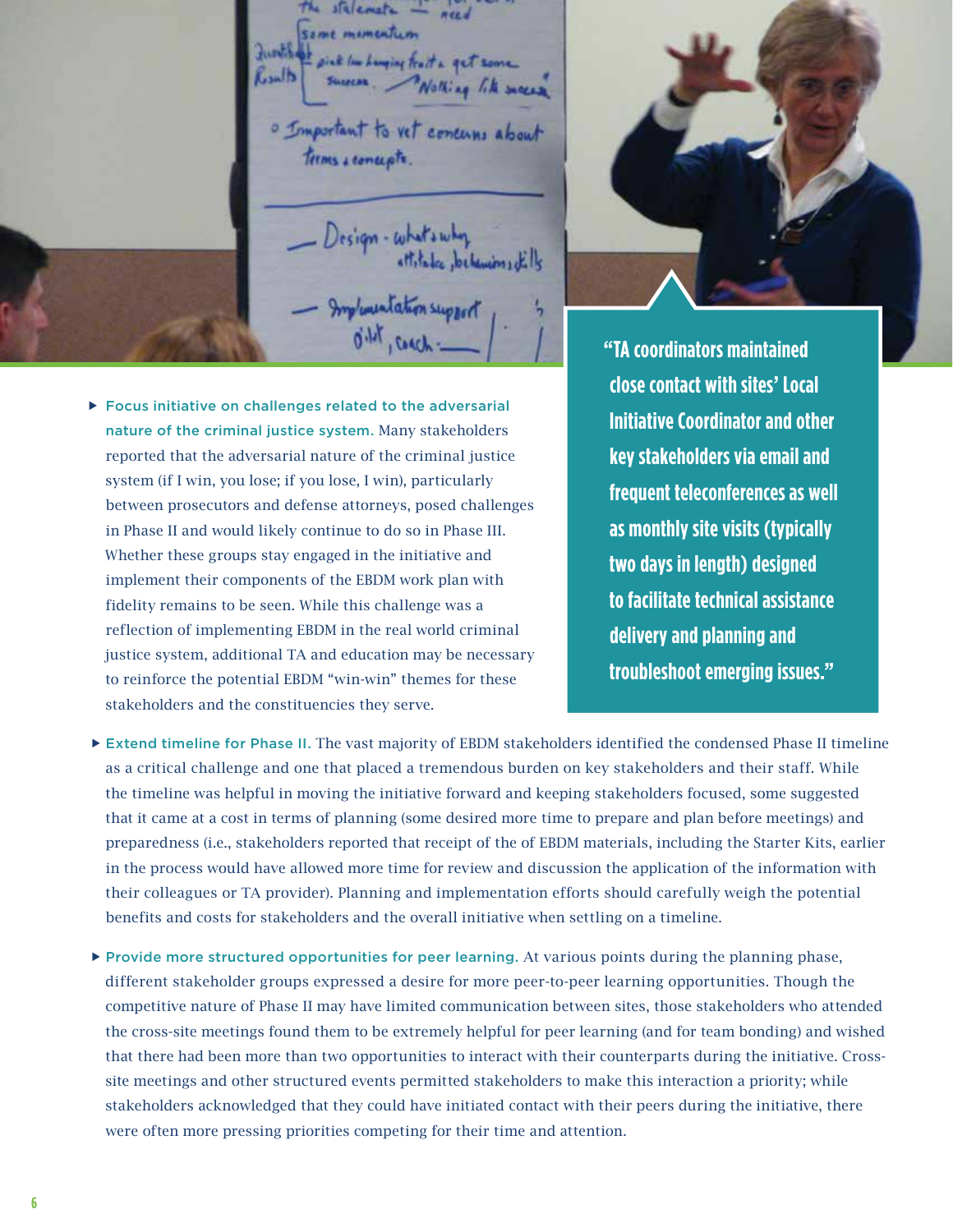- Encourage participation from less involved participants. Each site had different approaches to engaging stakeholders outside of the criminal justice system, particularly victim advocates and community representatives.4 Specifically, some chose not to reach out to these groups in Phase II, while others actively sought to involve them. Likewise, each site actively worked to engage key criminal justice stakeholders from across the system. Some stakeholders outside the criminal justice sphere resisted further involvement because they viewed the EBDM initiative or the Framework as too focused on offender outcomes and recidivism (as opposed to other system objectives); other stakeholders within the criminal justice system struggled with the broader harm reduction goals that the Framework identified. Future efforts to replicate EBDM planning and implementation should work to more clearly outline the components of the Framework and EBDM that are most relevant to specific stakeholders in order to facilitate greater engagement.
- Use policy team leadership position to engage other stakeholders. There were benefits and potential drawbacks to having specific policy team members in leadership positions and/or serving as the coordinator for the initiative. In some sites, the LIC and policy team chair were based in the same agency, which meant that that agency tended either to drive the initiative or to assume the majority of the Phase II work; this arrangement could run the risk of functionally excluding other key stakeholders from decision-making or important EBDM work. Alternatively, some stakeholders reported that it was beneficial to have someone less knowledgeable about EBDM as chair of the policy team. Doing so not only allowed the policy team to "grow together" in the knowledge of EBDM but often produced an enthusiastic champion of EBDM that helped bring other stakeholders along in the effort particularly those in the same sphere as the policy team chair. This configuration reportedly resulted in greater buy in and broader knowledge development.

### **ENDNOTES**

1Urban Institute's assessment work in the sites spanned a 16-month period between October 2010 and February 2012 and informed the development and content of this report as submitted to NIC in June 2012.

2Harm reduction is defined in the Framework as "decreases in the ill effects of crime experienced broadly by communities (e.g., resources allocated to the justice system that could otherwise be directed to alternative public priorities, unsafe streets, abandoned businesses, etc.) by victims (e.g., fear of reprisal or revictimization, financial losses, etc.), by citizens (e.g., lack of confidence in community protection efforts, generalized fears of vicitimization, etc.), by families of offenders (e.g., loss of wages by a family member who is justice-system involved, inability of incarcerated fathers/mothers to fulfill their parenting roles, etc.), and by offenders themselves (e.g, homelessness, unemployment, etc.).

<sup>3</sup>The sites tackled this gap in different ways. Albemarle County/Charlottesville partnered on a grant to fund a system analyst, and tapped the University of Virginia's capstone program for assistance with data collection and analysis. Similarly, Grant County engaged a local university professor in the Phase II efforts as a policy team member and drew on his research and evaluation expertise to assist with performance measurement, as well as other aspects of Phase II planning while Mesa County's TA coordinator reached out to university faculty with evaluation expertise.

4This engagement is an important part of the Framework, and will be important for sites with implementation plans that require some type of community or victim involvement.

U.S. Department of Justice National Institute of Corrections 320 First Street, NW Washington, DC 20534 *www.nicic.gov*

Robert Brown *Acting Director*

Jim Cosby *Chief, Community Services Division*

Lori Eville *Project Manager*

Katie Green *Project Manager*

#### **DISCLAIMER**

This document was funded by cooperative agreement number 11A08GKH1 from the National Institute of Corrections, U.S. Department of Justice. Points of view or opinions stated in this document are those of the authors and do not necessarily represent the official position or policies of the U.S. Department of Justice. The National Institute of Corrections reserves the right to reproduce, publish, translate, or otherwise use and to authorize others to publish and use all or any part of the copyrighted material contained in this publication.

#### **FEEDBACK SURVEY STATEMENT**

The National Institute of Corrections values your feedback. Please follow the link below to complete a user feedback survey about this publication. Your responses will be used to assist us in continuing to provide you with high-quality learning and information materials.

*http://NICIC.gov/Go/UserFeedback*

#### **ACCESSION NUMBER:** NIC Accession Number 029768

NIC's mission is to provide training, information, and technical assistance to the nation's jails, prisons, and community corrections facilities. More information about NIC can be found at *www.nicic.gov*.